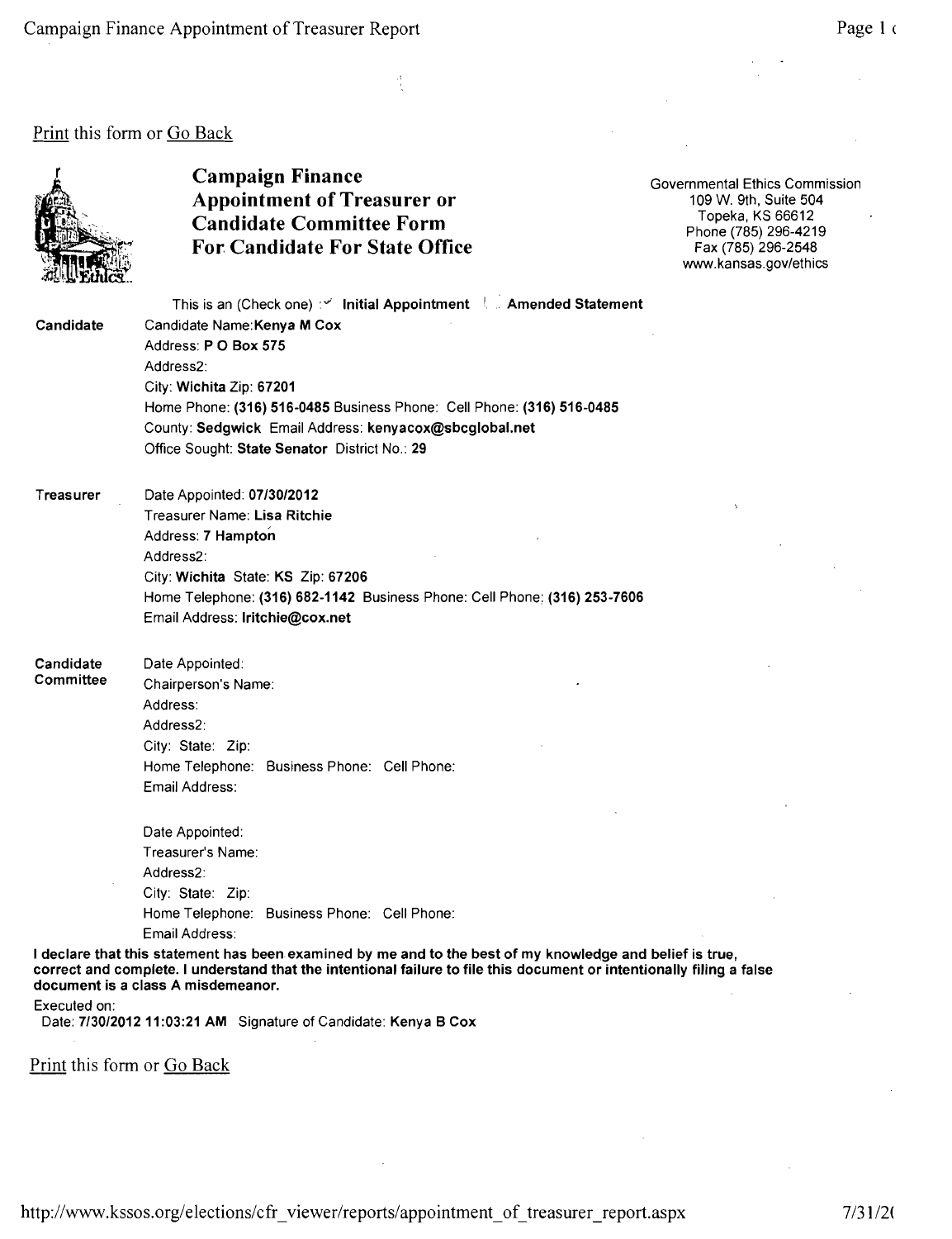## Print this form or Go Back



## Campaign Finance<br>
Appointment of Treasurer or<br>
Appointment of Treasurer or<br>  $\frac{109 \text{ W. 9th, Suite 504}}{109 \text{ W. 9th}}$ Appointment of Treasurer or 109 W. 9th, Suite 504<br>Condidate Committee Form 109 W. 9th, Suite 504 Candidate Committee Form<br>For Candidate For State Office<br>For Candidate For State Office<br>Fax (785) 296-2548 For Candidate For State Office

www.kansas.gov/ethics

| Candidate              | This is an (Check one)   Initial Appointment   Amended Statement<br>Candidate Name: Kenya M Cox<br>Address: 2745 N. Fountain<br>Address2:<br>City: Wichita Zip: 67220<br>Home Phone: Business Phone: Cell Phone: (316) 516-0485<br>County: Sedgwick Email Address: Iritchie@cox.net<br>Office Sought: State Senator District No.: 29 |
|------------------------|--------------------------------------------------------------------------------------------------------------------------------------------------------------------------------------------------------------------------------------------------------------------------------------------------------------------------------------|
| <b>Treasurer</b>       | Date Appointed: 03/14/2012<br>Treasurer Name: Lisa Ritchie<br>Address: #7 Hampton Rd<br>Address2:<br>City: Wichita State: KS Zip: 67206<br>Home Telephone: (316) 682-1142 Business Phone: Cell Phone: (316) 253-7606<br>Email Address: Iritchie@cox.net                                                                              |
| Candidate<br>Committee | Date Appointed:<br>Chairperson's Name:<br>Address:<br>Address2:<br>City: State: Zip:<br>Home Telephone: Business Phone: Cell Phone:<br>Email Address:                                                                                                                                                                                |
|                        | Date Appointed:<br>Treasurer's Name:<br>Address2:<br>City: State: Zip:<br>Home Telephone: Business Phone: Cell Phone:                                                                                                                                                                                                                |

Email Address:

I declare that this statement has been examined by me and to the best of my knowledge and belief is true, correct and complete. I understand that the intentional failure to file this document or intentionally filing a false document is a class A misdemeanor.

Executed on:

Date: 3/14/2012 2:37:01 PM Signature of Candidate: Kenya Cox

Print this form or Go Back

/